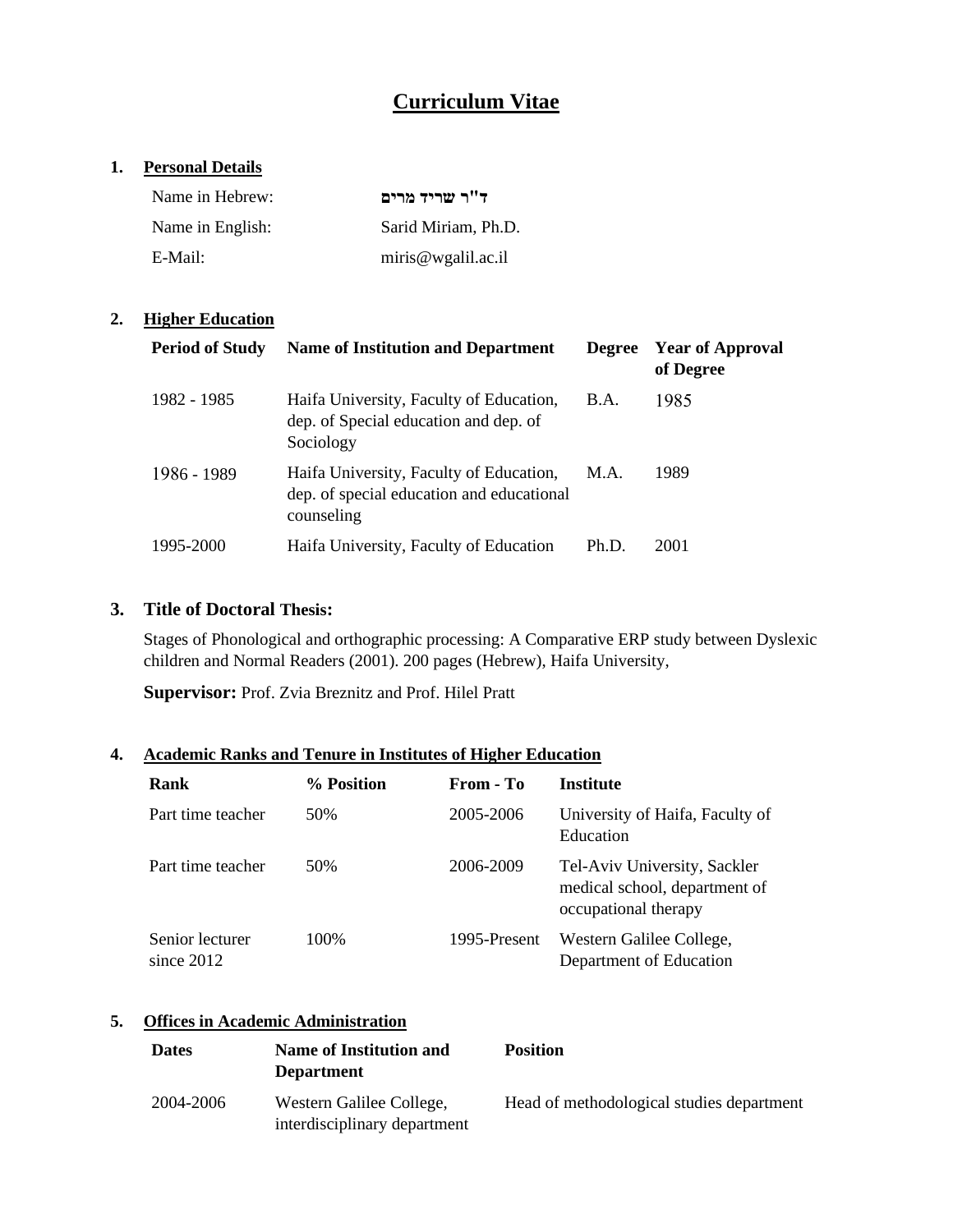| <b>Dates</b> | <b>Name of Institution and</b><br><b>Department</b> | <b>Position</b>                                                                                                    |
|--------------|-----------------------------------------------------|--------------------------------------------------------------------------------------------------------------------|
| 2009-2018    | Western Galilee College,<br>School of Management    | Head of program for empowering women<br>est. by Cherie Blair foundation and Western<br><b>Galilee College</b>      |
| 2016-Present | Western Galilee College,<br>Department of Education | Head of learning disabilities program                                                                              |
| 2016-Present | Western Galilee College,<br>Department of Education | Program for excelling students committee                                                                           |
| 2018-Present | Western Galilee College                             | Committee for excelling faculty members                                                                            |
| 2016-Present | <b>Western Galilee College</b>                      | Committee for special exams                                                                                        |
| 2016-Present | Western Galilee College                             | Member and leader of faculty committee<br>('Vaad HaSegel')                                                         |
| 2018-Present | Western Galilee College                             | Online classes teaching committee ('Veadat<br>Horaa Metukshevt')                                                   |
| 2018-Present | Western Galilee College                             | Ethics committee                                                                                                   |
| 2019-Present | Western Galilee College                             | Institute for research of the Galilee member                                                                       |
| 2019         | Western Galilee College                             | A committee for statistical courses                                                                                |
| 2017         | Western Galilee College                             | The committee of service for students in the<br>college (part of the strategic planning<br>program of the college) |
| 2020-Present | Western Galilee College                             | Accommodation committee for students<br>with learning disabilities                                                 |
| 2021-Present | Western Galilee College                             | Committee for appealing on<br>accommodations for students with learning<br>disabilities                            |
| 2021-Present | <b>Western Galilee College</b>                      | College Alumni committee                                                                                           |
| 2020-Present | <b>Western Galilee College</b>                      | Head of the department of Learning<br><b>Disabilities</b>                                                          |

## **6. Participation in Scholarly Conferences**

## **Active Participation**

## **International Conferences**

| Date | <b>Name of Conference</b> | <b>Place of</b><br><b>Conference</b> | <b>Subject of Lecture/Discussion</b>                                                                                  |
|------|---------------------------|--------------------------------------|-----------------------------------------------------------------------------------------------------------------------|
| 2005 | Regional Congress, IACCP  | San-<br>Sebastian,<br>Spain          | Sense of Coherence, social fitness &<br>academic self-perception among Jews<br>Moslems, Christians and Druze students |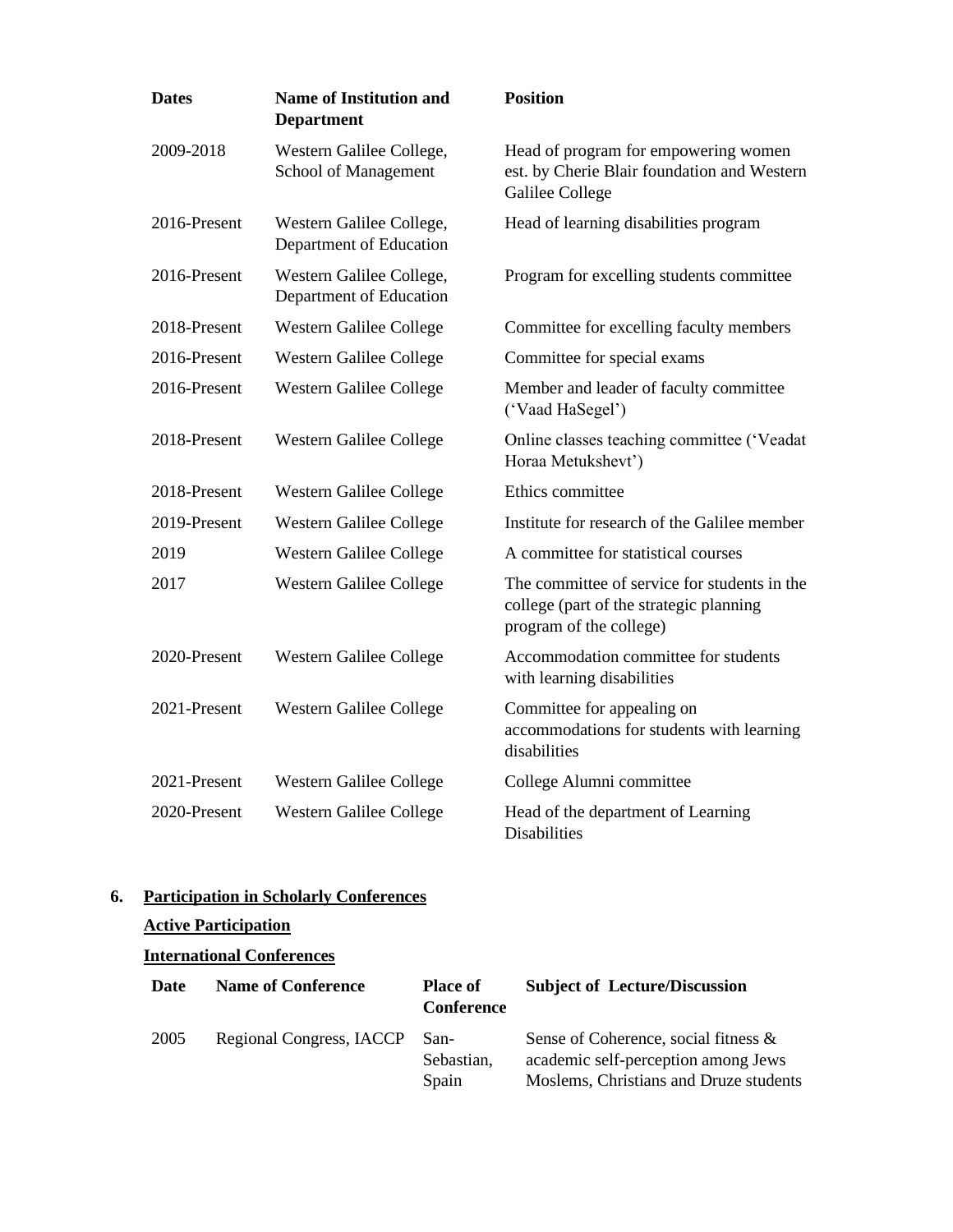| <b>Date</b> | <b>Name of Conference</b>                                             | <b>Place of</b><br><b>Conference</b> | <b>Subject of Lecture/Discussion</b>                                                                                                  |
|-------------|-----------------------------------------------------------------------|--------------------------------------|---------------------------------------------------------------------------------------------------------------------------------------|
| 2006        | <b>IDA</b> International Dyslexia<br>Association                      | Dallas,<br>Texas                     | <b>Adults with Learning Disabilities:</b><br>Achievements & Challenges.                                                               |
| 2010        | <b>IADIS</b> International<br>Conference e-Society 2010<br>Conference | Porto,<br>Portugal                   | Meaningful Learning through a Multi-<br>Drafting Feedback Process in a Web-based<br><b>Learning Content Management</b><br>Environment |
| 2017        | <b>SIETAR</b>                                                         | Dublin,<br>Ireland                   | Academic and Social Integration of L1 and<br>L2 Students in College: The Case of Native<br>Speakers of Arabic                         |
| 2017        | <b>EARLI</b>                                                          | Tampere,<br>Finland                  | Procrastination and the online multi-<br>drafting method of learning among L1 and<br>L2: The case of Israeli college students         |
| 2018        | 20th Annual Conference on<br>Education                                | Athens,<br>Greece                    | Reading and cognitive functions as<br>predictors of statistical literacy among<br>college students                                    |
| 2019        | 8th teaching and education<br>conference                              | Vienna,<br>Austria                   | Reading skills as predictors of statistical<br>literacy among bilingual college students                                              |
| 2021        | <b>AERA 2021</b>                                                      | <b>USA</b>                           | Academic Self-Efficacy in Remote<br>Learning During COVID-19                                                                          |

### **Local Conferences**

| Date | <b>Name of Conference</b>                                                                                                     | <b>Place of</b><br><b>Conference</b> | <b>Subject of Lecture/Discussion</b>                                                                                                   |
|------|-------------------------------------------------------------------------------------------------------------------------------|--------------------------------------|----------------------------------------------------------------------------------------------------------------------------------------|
| 2005 | New initiatives enhancing<br>teaching and learning in<br>higher education                                                     | <b>Braude</b><br>College,<br>Carmiel | The role of enhancing education center in<br>higher education                                                                          |
| 2006 | Between delinquency and<br>success                                                                                            | Tel Aviv<br>University               | Success in Learning - It could be otherwise:<br>Follow-up of B.A. degree LD students in<br>Tel-Hay college                             |
| 2010 | Academic writing and<br>beyond in multicultural<br>societies, Israel first<br>international conference on<br>academic writing | Mofet<br>Institute,<br>Tel Aviv      | Enhancing academic literacy through a<br>multi-drafting feedback process in a web-<br>based learning content management<br>environment |
| 2010 | Research Center for the<br><b>Integration of Technology</b><br>in Education (Chais)                                           | Raanana                              | Meaningful Learning through a Multi-<br>Drafting Feedback Process in a Web-based<br><b>Learning Content Management</b><br>Environment  |
| 2012 | Facing Secularization: The<br>Modern Jewish Family<br><b>Between Tradition and</b>                                            | Western<br>Galilee                   | Attitudes and Knowledge among the Israeli<br>Public Regarding Jewish Chained Women<br>or Divorce Refused Women (A survey               |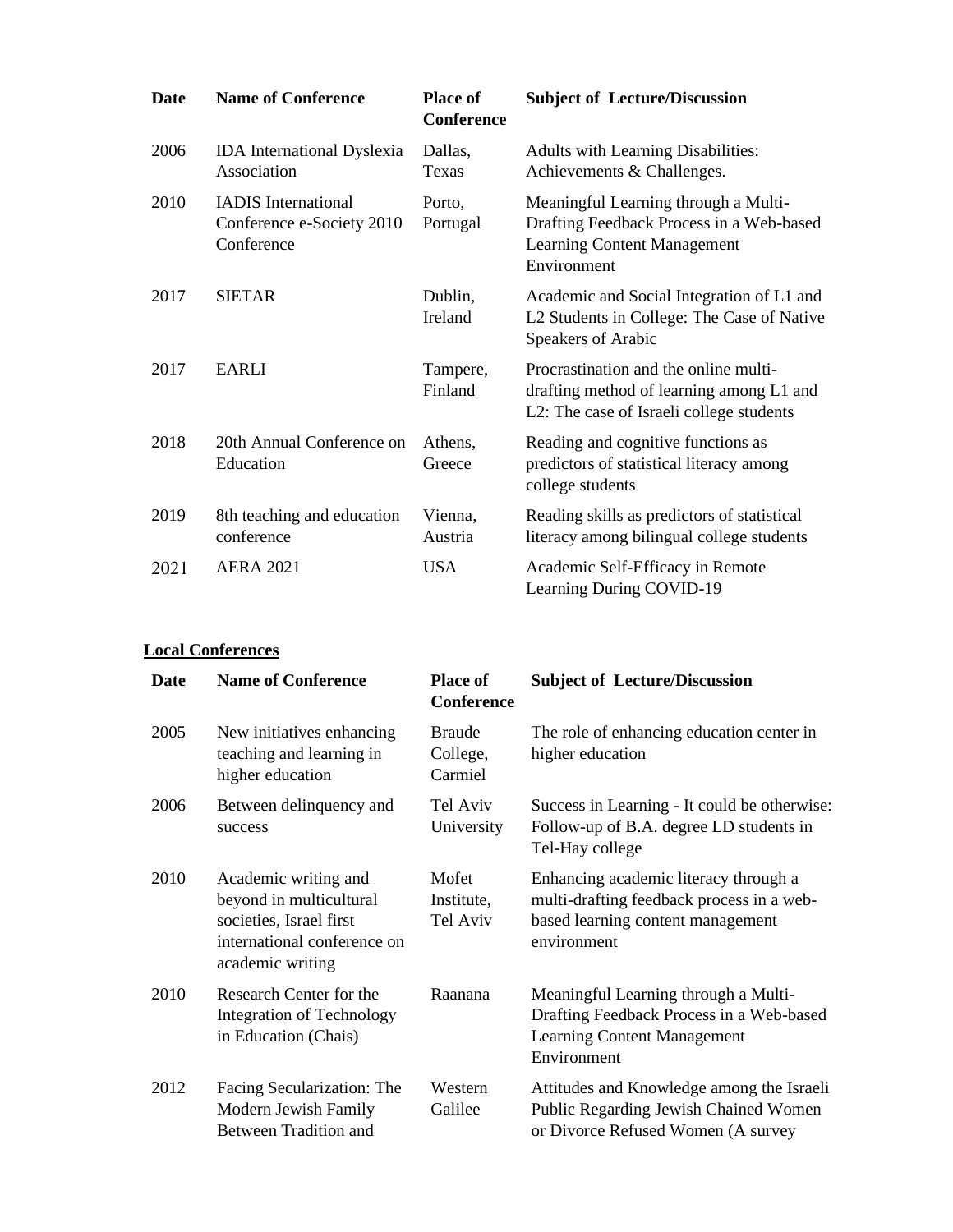| Date | <b>Name of Conference</b>                                                                               | <b>Place of</b><br><b>Conference</b>   | <b>Subject of Lecture/Discussion</b>                                                                                 |
|------|---------------------------------------------------------------------------------------------------------|----------------------------------------|----------------------------------------------------------------------------------------------------------------------|
|      | Modernity, Historical,<br>Sociological and Cultural<br>Aspects                                          | College,<br>Acco                       | conducted for and granted by the Authority<br>for the Advancement of the Status of<br>Women-Prime Minister's Office) |
| 2017 | The Jewish Family in a<br>Crisis at the New Era (1800-<br>2017): Divorce, Chained<br>and Mixed Marriage | Western<br>Galilee<br>College,<br>Acco | Attitudes of Israeli men towards chained<br>and "Get" refused women: A survey results                                |
| 2020 | Virality 2020: Innovation in<br>training teaching teams                                                 | Ohalo<br>college                       | Adjustment of Israeli students to higher<br>education in COVID-19                                                    |

# **6. Research Grants**

## **Grants Awarded**

| Role in<br><b>Research</b> | $Co-$<br><b>Researchers</b>                                                                      | <b>Topic</b>                                                                                                    | Funded by/<br><b>Amount</b>                                    | Year             |
|----------------------------|--------------------------------------------------------------------------------------------------|-----------------------------------------------------------------------------------------------------------------|----------------------------------------------------------------|------------------|
| PI.                        | Dr. Yehuda<br>Peled, Dr.<br>Tamar Kennet-<br>Cohen                                               | Dropout characteristics of<br>students in the college.<br>National institute for testing<br>and evaluation      | 30,000 NIS                                                     | $2011 -$<br>12   |
| PI.                        | Dr. Orly Lipka                                                                                   | Coping of elementary school<br>teachers with teaching during<br>COVID-19: Emotional and<br>professional aspects | <b>Israeli</b><br>Ministry of<br>Education /<br>50,000 NIS     | 2021             |
| <sub>PI</sub>              | Prof. Vered<br>Vaknin<br>Nusbaum, Dr<br>Michal Raveh,<br>Dr. Einat<br>Nevo, Prof.<br>Randa Abbas | Dropout from higher<br>education of Arab<br>undergraduate students who<br>study in a college                    | National<br>insurance<br>institute of<br>Israel<br>120,000 NIS | $2021 -$<br>2023 |

## **Submission of Research Proposals – Not Funded**

| <b>Role</b> in<br><b>Research</b> | <b>Co-Researchers</b>                                    | <b>Topic</b>                                                                                       | <b>Funded by</b>      | Year |
|-----------------------------------|----------------------------------------------------------|----------------------------------------------------------------------------------------------------|-----------------------|------|
| CO-<br>investigator               | Prof. Vered Vaknin-<br>Nusbaum, Dr.<br>Michal Raveh, Dr. | Developmental aspects of the<br>contribution of morphological<br>awareness to reading abilities in | Spencer<br>foundation | 2019 |
|                                   | Einat Nevo                                               | low SES students                                                                                   |                       |      |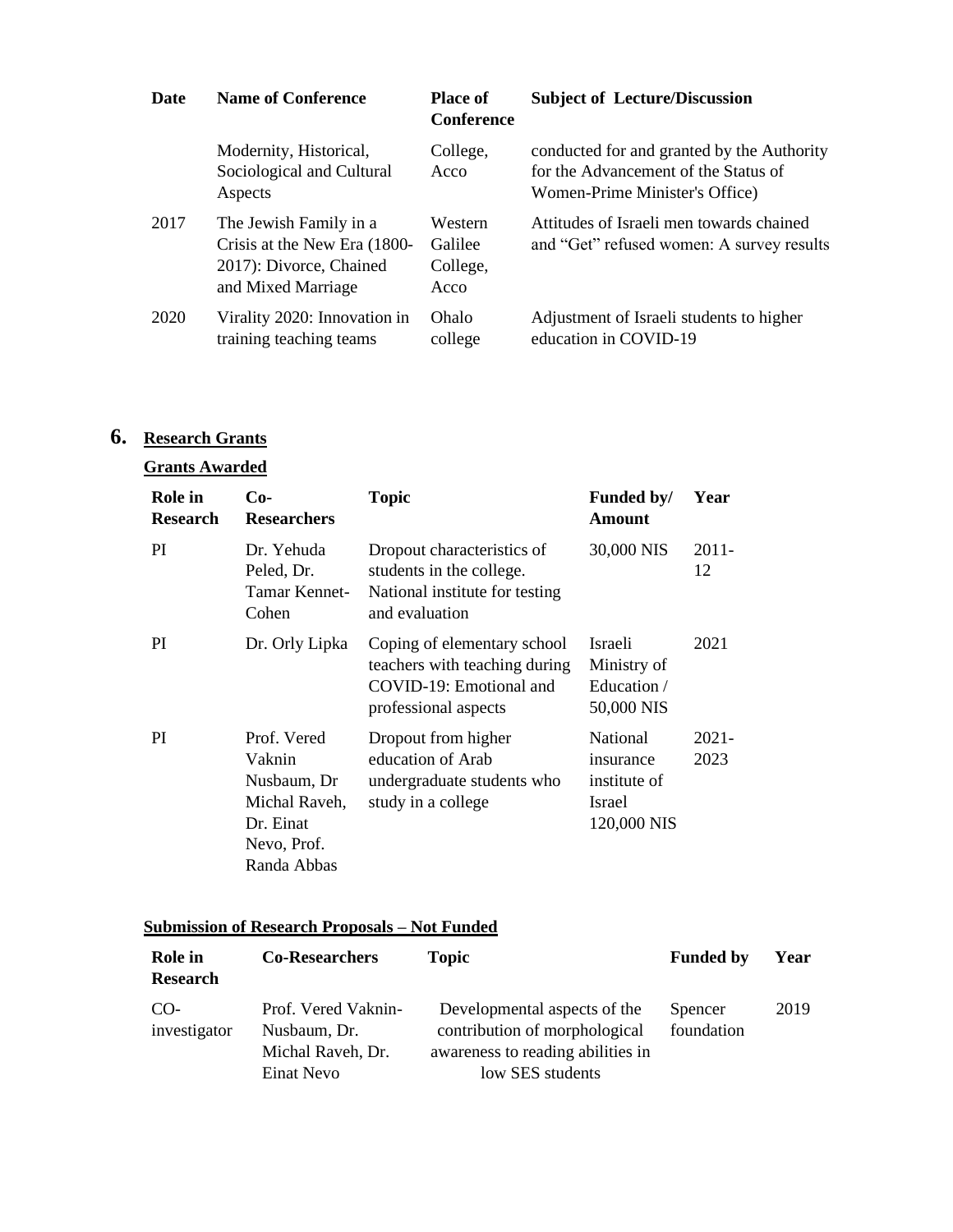| $CO-$<br>investigator | Prof. Vered Vaknin-<br>Nusbaum, Dr.<br>Michal Raveh, Dr.<br>Einat Nevo | Morphological awareness as a<br>tool for enhancing reading<br>fluency and reading<br>comprehension among 2nd and<br>3rd grade students                                                           | Ministry of<br>Education             | 2018 |
|-----------------------|------------------------------------------------------------------------|--------------------------------------------------------------------------------------------------------------------------------------------------------------------------------------------------|--------------------------------------|------|
| $CO-$<br>investigator | PI Dr. Orly Lipka,<br>CO-investigator Prof.<br>Tami Katzir             | "Out of the box": Evaluation of<br>practical experience in an<br>innovative model of<br>teaching techno-pedagogical<br>skills in Hybrid learning, in<br>unstable era, among teaching<br>trainees | Israeli<br>Ministry of<br>Education  | 2021 |
| $PI-$<br>investigator | Prof. Vered Vaknin-<br>Nusbaum, Dr. Orly<br>Lipka                      | The influence of COVID-19<br>crisis on students' and young<br>people' education plans                                                                                                            | Edmond de-<br>Rotchild<br>foundation | 2021 |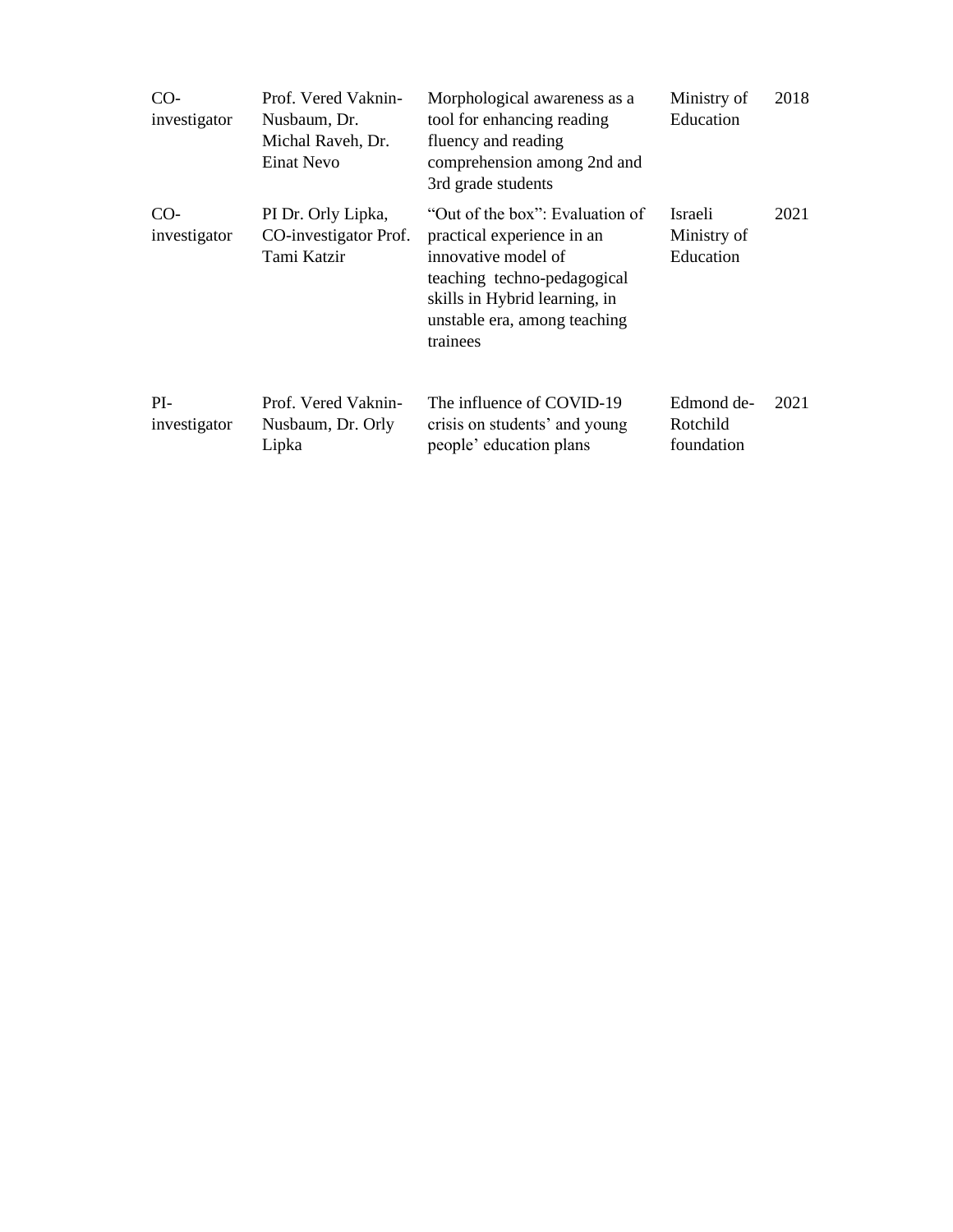# **7. Teaching**

# **Courses Taught in Recent Years**

| Year         | <b>Name of Course</b>                                                                | <b>Type of Course</b>                                       | <b>Degree</b>   | Number of<br><b>Students</b> |
|--------------|--------------------------------------------------------------------------------------|-------------------------------------------------------------|-----------------|------------------------------|
| 1995-Present | <b>Statistics</b>                                                                    | $Introducing -$<br>mandatory course                         | Senior lecturer | ~50                          |
| 1995-Present | Research methods                                                                     | $Introducing -$<br>mandatory course                         | Senior lecturer | ~50                          |
| 1995-Present | <b>SPSS</b>                                                                          | Mandatory course -<br>workshop                              | Senior lecturer | $\approx$ 20-25              |
| 2010-Present | Learning disabilities of<br>adults                                                   | Seminar                                                     | Senior lecturer | $\sim$ 20                    |
| 2018-Present | Social and emotional<br>aspects of learning<br>disabilities                          | Lecture                                                     | Senior lecturer | $\sim$ 20                    |
| 2021         | Adavnced statistics and<br>quantitative research<br>methods for M.A. in<br>education | $Introducing -$<br>$m$ andatory course $-$<br>M.A. students | Senior lecturer | 33                           |

# **8. Supervision of Graduate Students**

| Name of<br><b>Student</b> | <b>Title of Thesis</b>                                                                                                         | <b>Degree</b> | Date of<br>Completion  | $Co-$<br><b>Supervisor</b> | Students'<br><b>Achievements</b> |
|---------------------------|--------------------------------------------------------------------------------------------------------------------------------|---------------|------------------------|----------------------------|----------------------------------|
| Marwa<br><b>Nahhas</b>    | Sense of coherence and<br>social skills of LD Jewish<br>and Arab students in<br>postsecondary education                        | M.A           | 2010                   | Prof.<br>Navah<br>Ratzon   | 87                               |
| Inbal Yulzari             | The effect of reading<br>comprehension on statistical<br>literacy of undergraduate<br>students in Israel                       | M.A           | $2022$ (in<br>process) | Dr. Orly<br>Lipka          |                                  |
| Nadeen Halabi             | The effect of remote learning<br>during COVID-19 on self-<br>efficacy and well-being of<br>undergraduate students in<br>Israel | M.A           | $2022$ (in<br>process) | Dr. Orly<br>Lipka          |                                  |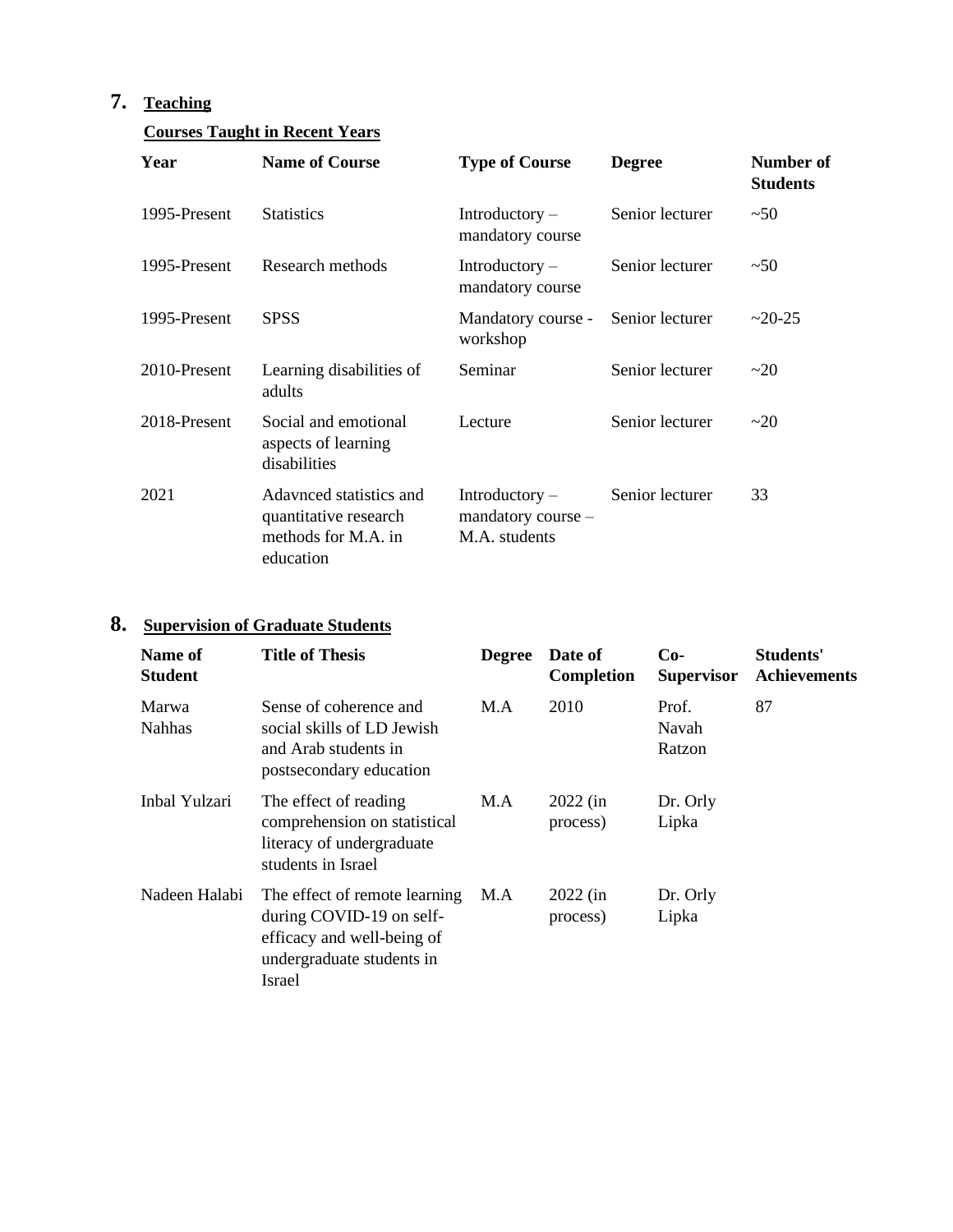## **9. Scholarships, Awards and Prizes**

| 2006 | Excelling lecturer (Western Galilee College) 1000\$ |               |
|------|-----------------------------------------------------|---------------|
| 2019 | Award for exceling faculty                          | $\sim$ 4700\$ |

## **10. Professional Experience**

1984-Present, Researcher at Sarid Institute for research services ltd. (A private reseqcrh company). Senior statistician and consultant in the field of research design, statistical analysis, writing professional reports in fields of social sciences, medical research, sociological and human resources, public opinion surveys etc.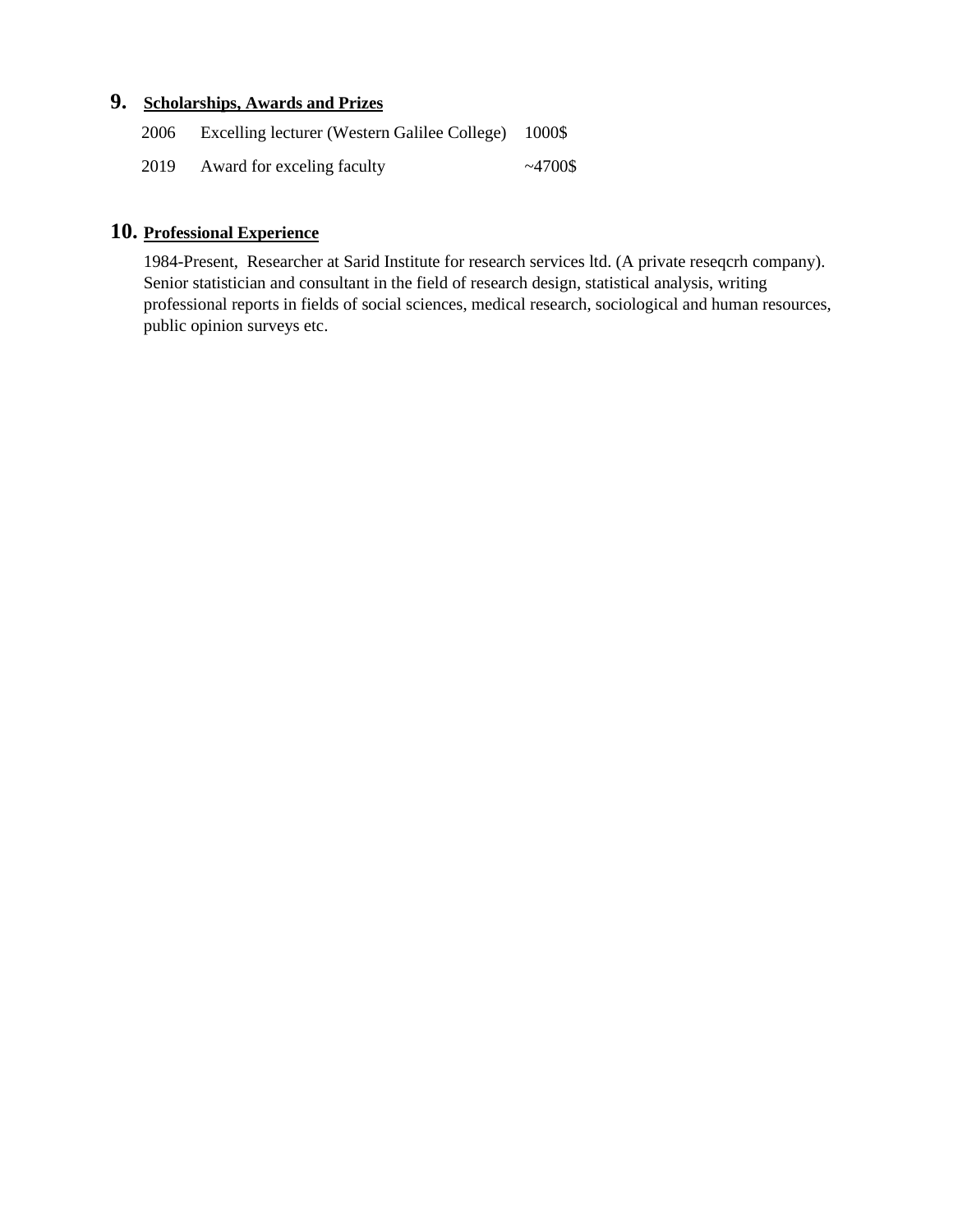### **Publications**

### **Sarid Miriam, Ph.D.**

(\* publications since last promotion)

The contribution is according to order of authors unless written differently.

<sup>a</sup> Leading author

**b** Equal contribution

### **A. Articles in Refereed Journals**

- 1. Brandes, J.M., Scher, A., Itzkovits, J., Thaler, I., **Sarid**, M. & Gershoni-Baruch, R. (1993). Growth and Development of Children Conceived by in Vitro Fertilization. *Pediatrics*. *90(3),* 424-429. (SJR: Q1; IF: 5.417; Citations: 140).
- 2. Linn, S., Linn, R., Sheps, J., **Sarid**, M., Michaelson, M., Geva, H., Wiener, M., Brandes, J.M. & Revach, M. (1993). Injury severity scoring and length of stay in hospital of war casualties demonstration of an association and possible selection bias. *International Journal of Epidemiology*. *22(5)*, 905-909. (SJR: Q1; IF: 7.339; Citations: 18).
- 3. Schapira, D. Linn, S., **Sarid**, M., Mokadi, S. Kabala, A. & Silbermann, M. (1995). Calcium and vitamin D enriched diets increase and preserve vertebral mineral content in aging laboratory rats. *Bon*, *12(5),* 575-582. (SJR: Q1; IF: 4.455; Citations: 80).
- 4. Schaedel, B., Hertz-Lazarowitz, R., Walk, A., Lerner, M., Juberan, S., & **Sarid**, M. (1996). The Israeli CIRC (ALASH): First year achievements in reading and comprehension. *Helkat-Lashon (Journal of Linguistic Education, in Hebrew)*. (Refereed; Rank N/A ; Citations: 6).
- 5. **Sarid**, M. & Breznitz, Z. (1997). Developmental aspects of sustained attention among 2 to 6 year old Children. *International Journal of Behavioral Development. 21(2):* 303-312*.* (SJR: Q1; IF: 2.015; Citations: 37). <sup>a</sup>
- 6. Klepfish A., Rachmilewitz, E., **Sarid**, M. & Schattner, A., (2005). Age-adjusted survival gained by treatment: An alternative way of presenting survival. *The American Journal of Medicine*. *118(5):* 567-568. (SJR: Q1; IF: 5.003; Citations: 1).
- 7. Dicker, D., Vasilevski, V., Gofman, M., Markovitz, D., Bellin, V., **Sarid,** M. & Yosefi, C. (2006). Blood pressure variability in acute ischemic stroke depends on hemispheric stroke location. *Blood Pressure*. *15(3);* 151-156. (SJR: Q2; IF: 2.292; Citations: 13).
- 8. Doron, H., Markoviztky, G. & **Sarid**, M. (2007). Spousal Violence among Immigrants from the Former Soviet Union. *Journal of Family Violence*. *23(7),* 549-555. (SJR: Q1; IF: 0.871; Citations:  $N/A$ ).
- 9. Markoviztky, G., **Sarid**, M. & Doron, H., (2007). Spousal Violence among Immigrants from the Former Soviet Union--General Population and Welfare Recipients. *Alimut Journal*, *1,* 131-147. (Hebrew). (Not refereed; Rank: N/A; Citations: 7).
- 10. Golos, A, **Sarid**, M., & Weintraub, N., (2010). Efficacy of the Early Intervention Program for At-Risk Preschool Boys: A two Group Control Study. *American Journal of Occupational Therapy (AJOT), 65(4*), 400-408*.* (SJR: Q1; IF: 1.471; Citations: 23).
- 11. Peled, Y., and **Sarid**, M. (2010). Multi-drafting feedback process in a web-based environment. *Interactive Technology and Smart Education, 7(2),* 113-123. (SJR: Q3; IF: N/A; Citations: 2).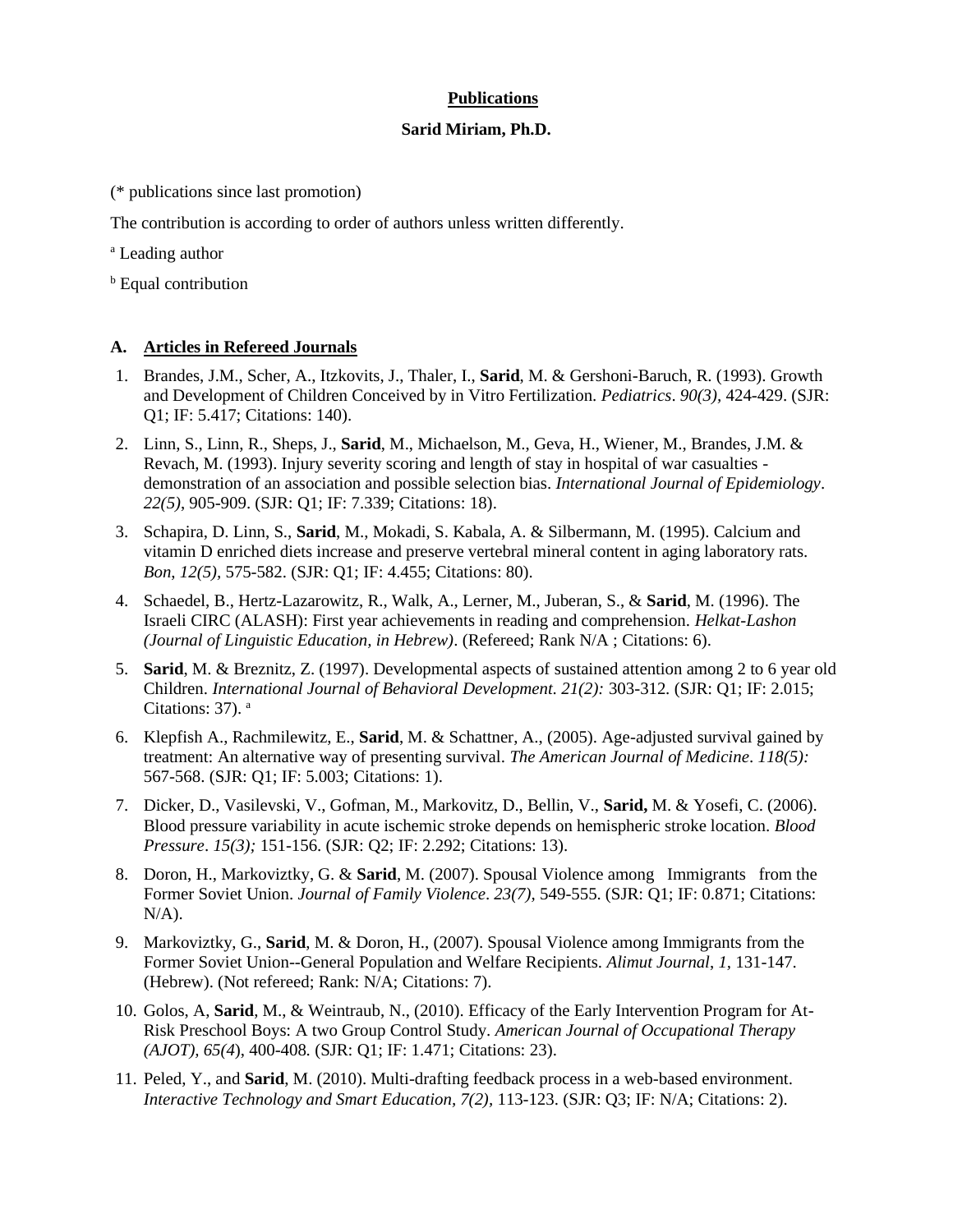- 12. **Sarid**, M., & Peled, Y. (2010). The Effect of Procrastination on Multi-Drafting in a Web-Based Learning Content Management Environment*. Interdisciplinary Journal of E-Learning and Learning Objects*, *6*, 345-354. (Citations: 13). <sup>a</sup>
- 13. Golos, A., **Sarid**, M., Weill, M., Yochman, A., & Weintraub, N. (2011). The influence of environmental factors on the development of Ultra-Orthodox preschool boys. *Occupational Therapy International*, *18(3),* 142-151. (SJR: Q3, IF: 0.821; Citations: 7).
- 14. Odes, H., **Sarid**, M. and Ziv, N. (2011). The difference in volition of people with schizophrenia in various treatment environments. *IJOT*, 20(3), 173-194 (Hebrew). (Refereed; Rank: N/A; Citations:  $N/A$ )
- 15. \* Peled, Y., Barchyk, C.C., and **Sarid**, M. (2012). Institutional Policies and Faculty Perceptions of Student Academic Dishonesty. *Educational Practice and theory*, 34,2,61-79. (SJR: Q4; IF: NA; Citations: 7).
- 16. \* Golos, A, **Sarid**, M., Weill, M., & Weintraub, N. (2013). The Influence of Early intervention Length on the Participation of Low Socio-economic At-Risk Preschool Boys: A Two Group Control study. *Journal of Occupational Therapy, Schools and Early Intervention,* 6:3, 188-202. (SJR: Q3. IF: 0.24; Citations: 3).
- 17. \* Golos, A., **Sarid,** M., Weill, M., & Weintraub, N. (2013). Prevalence of Developmental Delay in Ultra-Orthodox Preschool Boys: Possible Interventions. *International Journal of Child Health and Human Development*, *6*(4), 443. (H5 index: 8; Rank: N/A; Citations: N/A).
- 18. \* Lev-Visel, R., Sternberg, R., and **Sarid**, M. (2013). Measuring social peer rejection during childhood: Development and Validation. *Journal of Aggression, Maltreatment and Trauma, 22*,55. (SJR: Q2; IF: 0.833; Citations: 17).
- 19. \* Bravermann, I., Nemirovsky, A., Kleinn, A., **Sarid**, M. and Avior, G. (2015). Coblation Intracapsular Tonsillectomy and Coblation Complete Tonsillectomy for Obstructive Sleep Apnea. *International Journal of Otolaryngology and Head & Neck Surgery, 4,* 350-355. (H5 index: 25; IF: 0.23; Citations: N/A).
- 20. \* Vaknin-Nusbaum, V., **Sarid**, M. and Shimron, Y. (2015). The Contribution of Morphological Awareness to Reading in Second and Fifth Grade – Evidence from Hebrew. *Reading and Writing: An Interdisciplinary Journal, 29(2),* 229-244. (SJR: Q1; IF: 1.90; Citations: 20).
- 21. \* Vaknin, V., **Sarid**, M., Raveh, M., & Nevo, E. (2016). The Contribution of Morphological Awareness to Reading Comprehension in Early Stages of Reading. *Reading and Writing: An Interdisciplinary Journal,29(9),*1915-1934. (SJR: Q1; IF: 1.90; Citations: 9).
- 22. \* Sarid<sup>a</sup>, M., Meltzer, Y. & Raveh, M. (2020). Academic Achievements of College Graduates with Learning Disabilities vis-a-vis Admission Criteria and Academic Support. *Journal of Learning Disabilities*. 0022219419884064. (SJR: Q1, IF: 2.341).
- 23. Lipka, O., \***Sarid, M**., Aharoni, I., Bufman, A., Hagag, A.A. & Peretz, H. (2020). Adjustment to higher education: A comparison of students with and without disabilities. *Frontiers in Psychology*, 11, 1-11. (SJR: Q1, IF: 2.129).
- 24. Dicker, D., Beck, A., Markel, A., Marcovicu, D., Mazzawi, S., Sarid, M., ... & Atkinson, R. L. (2020). Weight Loss, Dietary Preferences, and Reduction in the Sense of Smell with the Use of a Novel Nasal Device. *Obesity Facts*, 1-14.
- 25. **\*Sarid, M**., Peled, Y. and Vaknin-Nusbaum, V. (2021). The relationship between second language college students' perceptions of online feedback on draft-writing and academic procrastination. *Reading and Writing*, *34*(5), 1247-1271. doi: https://doi.org/10.1007/s11145-020-10111-8(SJR: Q1; IF: 1.08).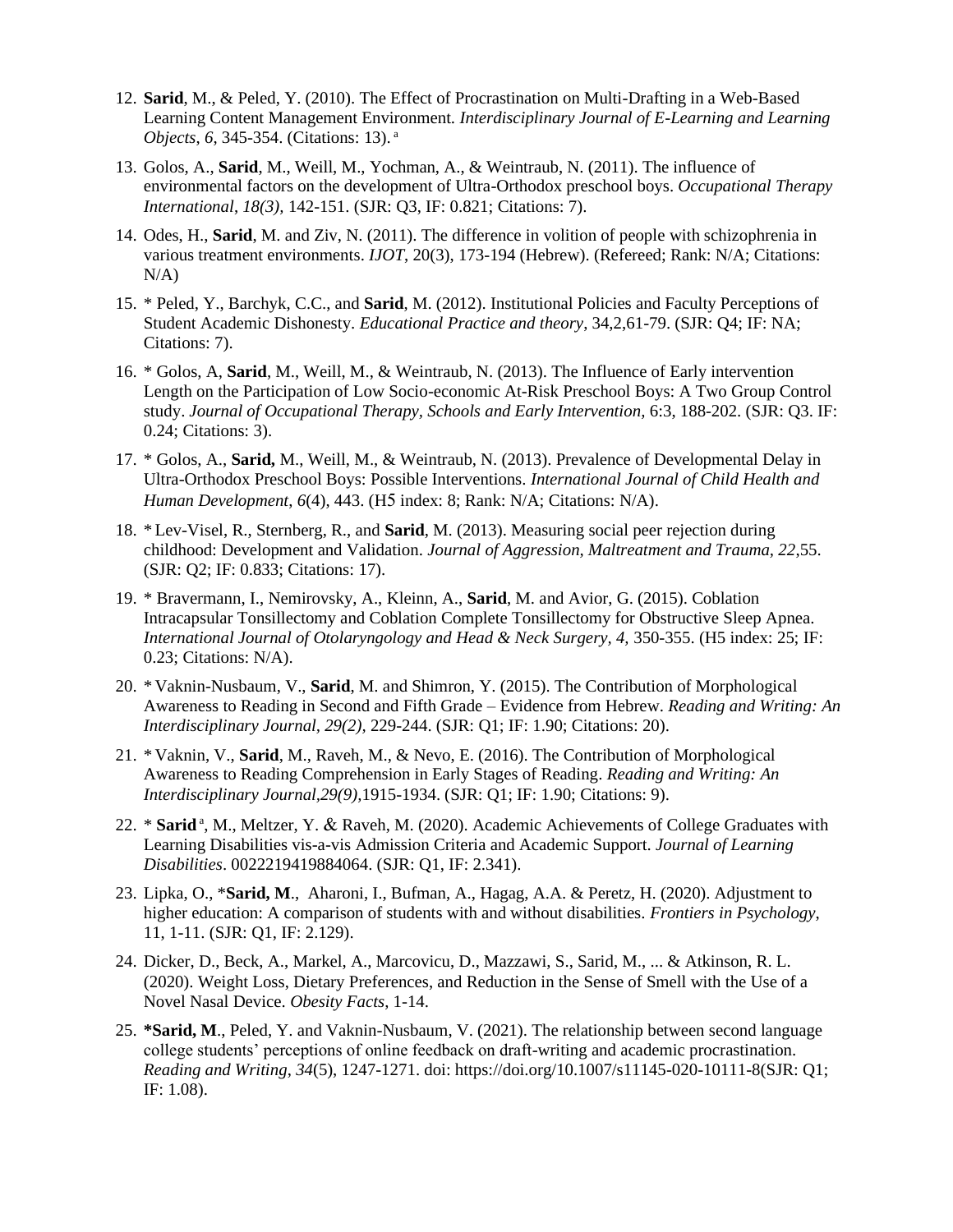26. Vaknin-Nusbaum, V. & **Sarid, M.** (2021). The Role of Morphological Awareness in the Development of Reading Comprehension in Hebrew-Speaking Second-Graders. Reading and Writing.

### **Revised and resubmit**

- 1. \* **Sarid**, M., Vaknin-Nusbaum, V., & Dardick, W. (submitted). Predictors of statistical literacy by reading skills among bilingual College Students compared with monolingual students. <sup>a</sup>*Journal of bilingualism and bilingual education.*
- 2. Lipka, O. & Sarid, M. (submitted). Multicomponent adjustment of Israeli undergraduate students during covid-19: a mixed-methods examination

### **In Preparation**

- 3. \* **Sarid**, M., Vaknin-Nusbaum, V., & Nevo, E., (in preparation). The development of motivation to read and literacy among  $6<sup>th</sup>$ ,  $9<sup>th</sup>$  and  $11<sup>th</sup>$  grade students.<sup>a</sup>
- 4. \* **Sarid**, M. & Vaknin-Nusbaum, V. (in preparation). Motivation and commitment to studying in a college in students with learning disabilities. <sup>a</sup>
- 5. Sarid, M. & Lipka, O. (in preparation). Adjustment to higher education of undergraduate students with learning disabilities and/or ADHD during the first wave of COVID-19 pandemic.
- 6. Sarid, M. & Lipka, O. (in preparation). Academic self efficacy and participation in classes of undergraduates during first wave of COVID-19

#### **B. Other Publications**

\***Sarid**, M. and Sarid. J. (2018). The Hebrew Guide for using SPSS for Windows (SPSS המדריך העברי למשתמש בתוכנת) (Hebrew,  $6<sup>th</sup>$ . ed.). Haifa: Sarid Institute publishing.

### **C. Summary of my Activities and Future Plans**

In my academic work I am focused on three main fields of research:

1. Students with learning disabilities in post- secondary education.

In the three last decades there is an increase in the number of students with learning disabilities in colleges and universities in Israel and in European countries and US. This increase stems from legislation in favor of people with disabilities. Students with disabilities cope with barriers as well as difficulties in their academic studies. In a research I conducted among undergraduates with learning disabilities in a college we found that admission criteria have low predictive ability for college achievements at the end of B.A. and graduates with LD completed their B.A. with higher mean grade of B.A. then graduates without learning disabilities. The study also showed that regardless level of support program that the students participated in, there was no difference in their achievements. In the future I intend to extend this field of research and to study the effect of support in the academic setup on students with learning disabilities retention and completion rate. In another research, we found that the adjustment of LD/ADHD undergraduate students to higher education is lower than the adjustment of typical undergraduates. These days, I study the adjustment, academic self efficacy and challenges of LD/ADHD undergraduates to higher education during COVID-19.